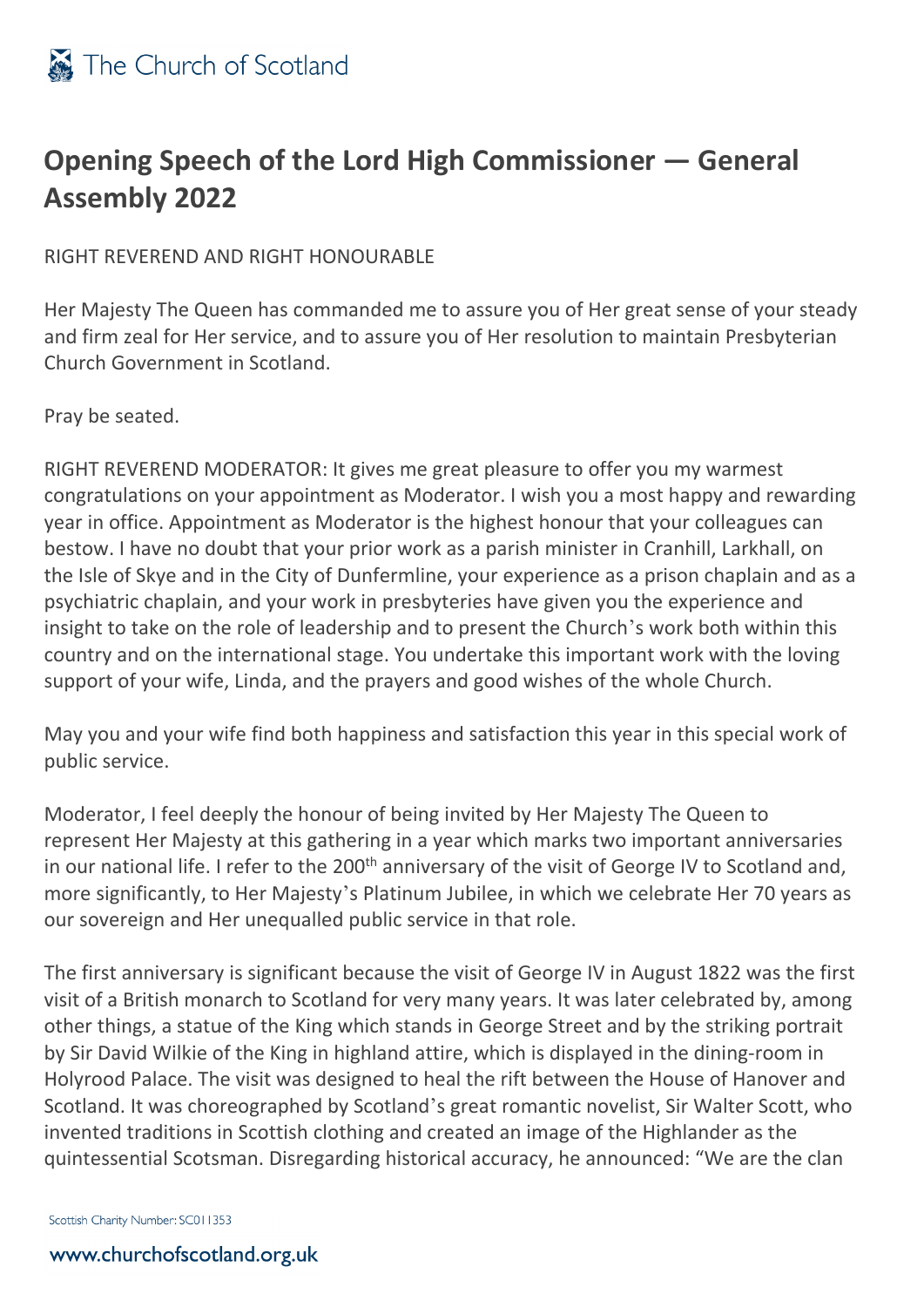## The Church of Scotland

and our King is the Chief." I believe that the Ceremony of the Keys and the establishment of the Archers as The Monarch's Bodyguard in Scotland also date from this visit.

George IV had a reputation for soft-heartedness and amiability but he was in many ways not an ideal role model both before and after he acceded to the throne. The King, nevertheless, re-established the connection between the Royal family and Scotland which was cemented in the long reign of Queen Victoria between 1837 and 1901. That connection and affection for this country has continued to this day.

Queen Victoria's reign was until quite recently the longest in British history. But Her Majesty the Queen has held the record for several years. The Nation celebrates that unparalleled public service next month.

I was born in the year of The Queen's coronation and remember as a small boy being very proud of a silver napkin ring, which a kind uncle and aunt had given me at my baptism in June 1953. It had a special hallmark which represented the year of the coronation and I recall being fascinated by that. Her Majesty's presence as the Head of State has been a constant throughout my life; The Queen's message of Christian hope, which Her Majesty has delivered each year at Christmas has played an integral part of the celebration of Christmas over the years. The Queen has been an exemplar of the Christian ideal of service and each year has articulated the timeless values for which the Church stands.

It is a great pleasure for me to see you again in the Assembly Hall and shortly, I hope on Monday, to return to this building at the time of the General Assembly. I have happy memories of working here as Procurator to the General Assembly for several years following the millennium and providing legal advice when it was needed on the floor of the Assembly. Fortunately for me, it was not often needed. There were many in the Assembly Hall who knew practice and procedure far better than I. I also have happy memories of later serving as Convenor of a Special Commission of the General Assembly between 2009 and 2011 when I had the privilege of working with excellent colleagues in seeking resolution of an issue which then divided the Church and has created divisions in other churches.

On looking into this year's Blue Book, just as I used to do as Procurator and, I suspect, as my long-serving and most able successor as Procurator continues to do, I see that there are important and difficult issues for this Assembly to debate and resolve. It is so good, as the terrible pandemic loosens its grip on our lives, to see the General Assembly start to return to its traditional form as a gathering in person of the commissioners where possible from all parts of Scotland to perform these important tasks.

Scottish Charity Number: SC011353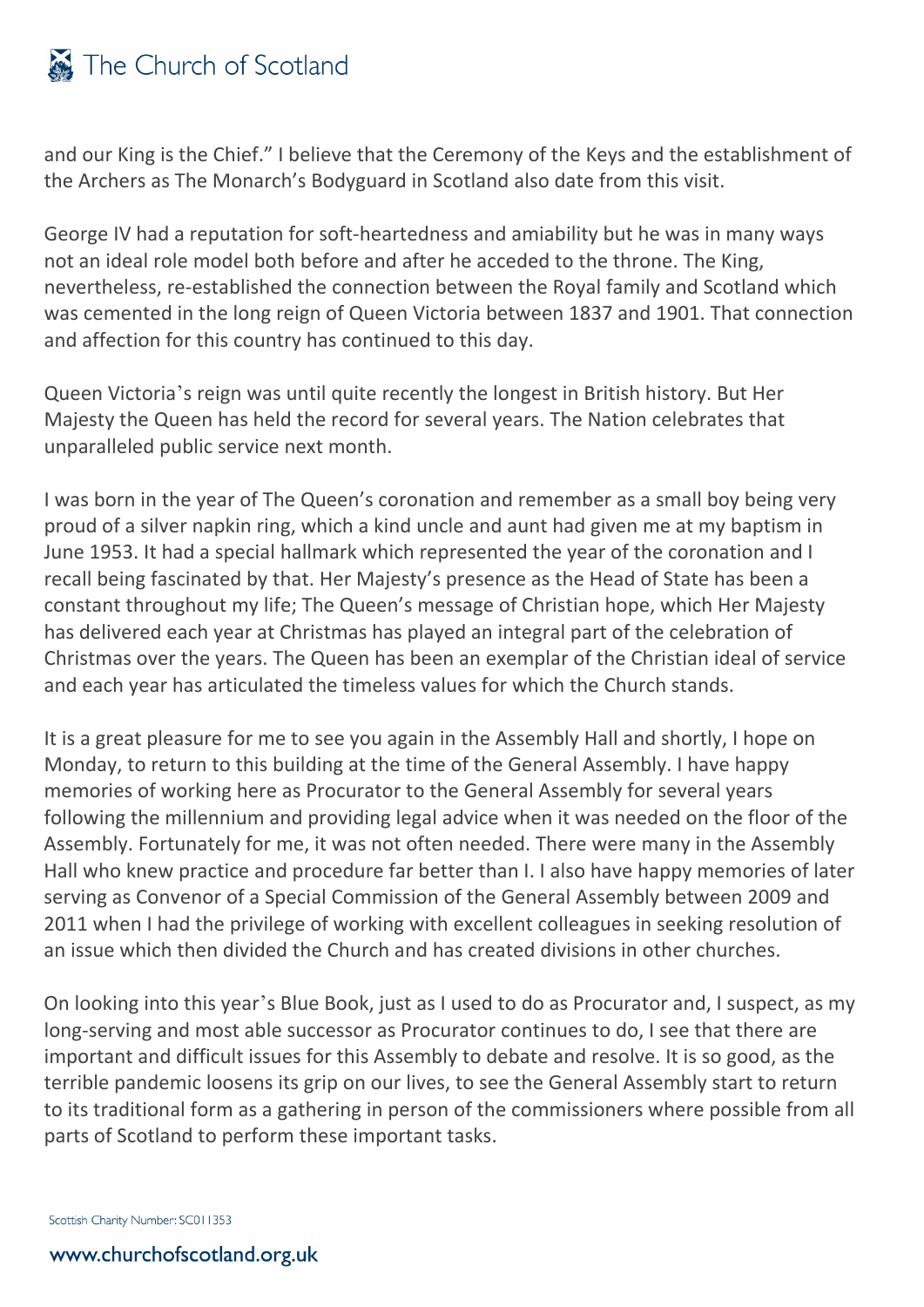

I note that, among the issues which this Assembly has to consider, there is the future structure of the Church. This has been an issue with which the Church has grappled for some time; it has been rendered more difficult by the pandemic. Covid closed our churches for many months. Inevitably there has been reduced income from congregations and other sources. In Scotland there is the continuing problem, which is the legacy of our complex ecclesiastical history, of an excess of church buildings. Social change since the 1950s has created a multi-cultural society both in Scotland and more widely in the United Kingdom in which the voices of people of different faiths and those of no faith are heard alongside the articulation of the Christian tradition. The Church faces the challenge of how best to have its voice heard and to achieve its worthy aims when there are fewer people and less money available to take forward the Church's mission.

But challenges can also be opportunities. May it not be possible for the Church to achieve much with fewer resources if we focus on what we have in common both internally, within the Church, and externally, by cooperation with other denominations, other faith groups, and secular organisations which are seeking to achieve in the community the social goals which the Church has long espoused?

I note also that this Assembly has the task of trying to understand what the Gospel requires of us in response to our developing understanding of the complexities of sexual orientation and same-sex relationships. On this occasion it is a question of how to accommodate different views within the Church in relation to the celebration of same-sex marriages.

These are important matters which may give rise to robust and open debate. It is not the role of The Queen's representative to interfere in any way in such debates. At the General Assembly in the year of Her Majesty's coronation, the Moderator, Dr Pitt Watson, informed the Lord High Commissioner that the ceremonial at the opening and closing of the General Assembly was more than mere ceremonial. The General Assembly, he said, was "the Supreme Court of a Church which is National and Free" and the presence of Her Majesty's Representative was the expression of "the unique and historic achievement in the relationship of Church and State."

I take to heart those observations. May I say simply this? At a time when political leaders in autocratic regimes and, regrettably, in some democracies, have often been disrespectful of the truth and commentators accept with a resigned shrug the deliberate purveying of lies, the commitment of the Church, and other churches, to promote truthfulness in our public and private lives has never been more important. The Old Testament prescription of acting justly, acting with compassion, and acting with humility retains its relevance today.

Scottish Charity Number: SC011353